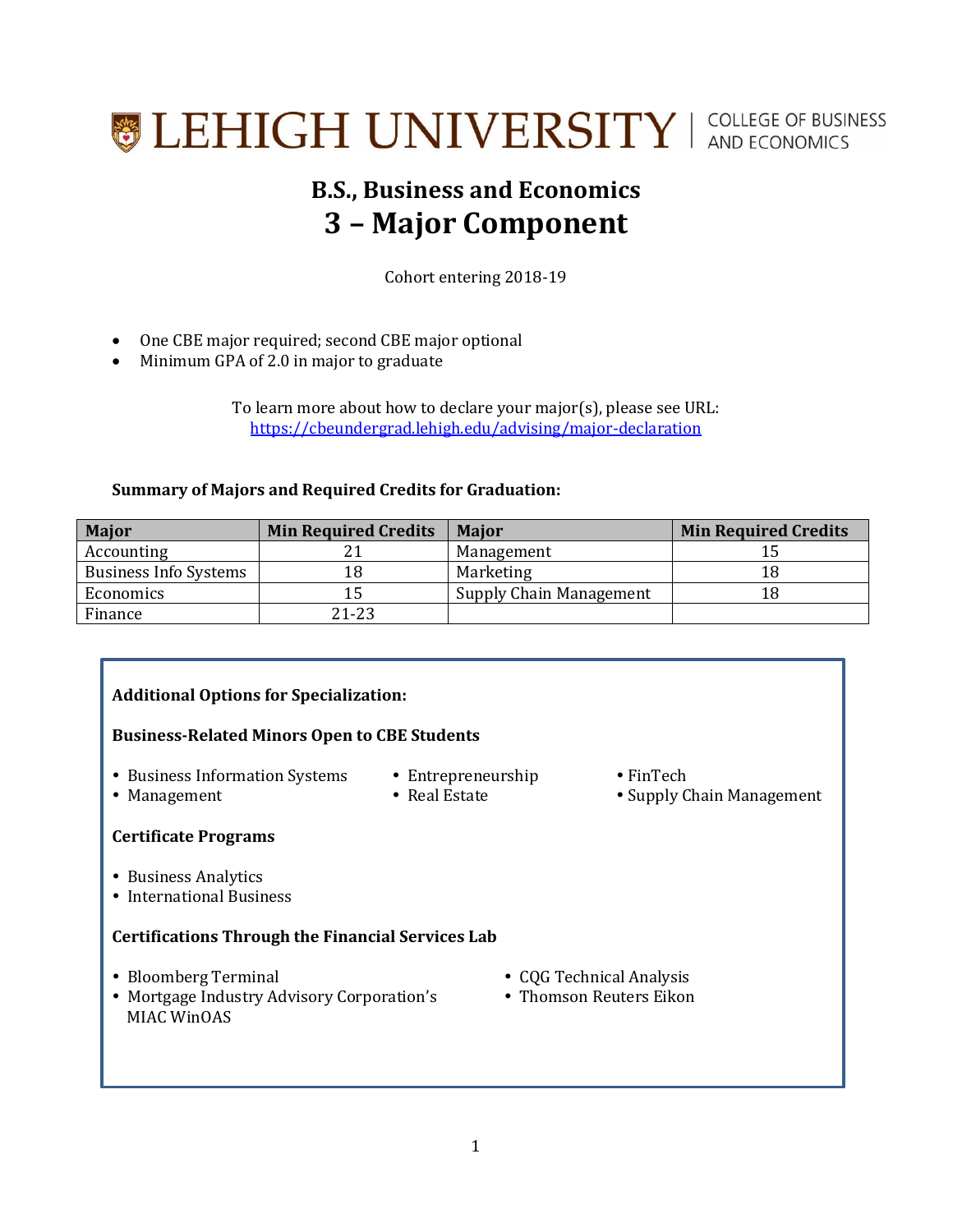### **Accounting Major**

| Required: 4 courses (12 credit hours) - typically taken junior year |                                                                               |                                       |  |
|---------------------------------------------------------------------|-------------------------------------------------------------------------------|---------------------------------------|--|
| <b>ACCT 315</b>                                                     | <b>Intermediate Accounting I</b>                                              | (Prerequisite: Acct 152)              |  |
| <b>ACCT 316</b>                                                     | <b>Intermediate Accounting II</b>                                             | (Prerequisite: Acct 315)              |  |
| <b>ACCT 311</b>                                                     | <b>Accounting Information Systems</b>                                         | (Prerequisites: Acct 152 & BIS 111)   |  |
| <b>ACCT 324</b>                                                     | <b>Cost Accounting</b><br>(Prerequisite: Acct 152)                            |                                       |  |
|                                                                     | Major Track Courses: 3 courses (9 credit hours) - typically taken senior year |                                       |  |
|                                                                     | Choose 1 track and take all 3 courses in that track                           |                                       |  |
| <b>Track 1: Public Accounting Assurance and Tax Services</b>        |                                                                               |                                       |  |
| <b>ACCT 307</b>                                                     | <b>Fundamentals of Federal Income Taxation</b>                                | (Prerequisites: Acct 151 &            |  |
|                                                                     |                                                                               | senior standing)                      |  |
| <b>ACCT 320</b>                                                     | <b>Fundamentals of Auditing</b>                                               | (Prerequisites: Acct 311 & Acct 315)  |  |
| <b>ACCT 317</b>                                                     | <b>Advanced Financial Accounting</b>                                          | (Prerequisite: Acct 316)              |  |
| <b>Track 2: Financial Services and Corporate Accounting</b>         |                                                                               |                                       |  |
| <b>FIN 323</b>                                                      | Investments                                                                   | (Prerequisite: Fin 125)               |  |
| <b>FIN 328</b>                                                      | <b>Corporate Financial Policy</b>                                             | (Prerequisite: Fin 125)               |  |
| <b>ACCT 318</b>                                                     | Analysis of Financial Statements                                              | (Prerequisite: Acct 316; can be taken |  |
|                                                                     | concurrently and open only to graduating seniors)                             |                                       |  |
| <b>Track 3: Information Technology</b>                              |                                                                               |                                       |  |
| <b>ACCT 320</b>                                                     | <b>Fundamentals of Auditing</b>                                               | (Prerequisites: Acct 311 & Acct 315)  |  |
| <b>ACCT 330</b>                                                     | <b>Accounting Data and Analytics</b>                                          | (Prerequisite: Eco 045 or equivalent) |  |
| One 300-level BIS course                                            |                                                                               |                                       |  |
|                                                                     |                                                                               |                                       |  |

#### **Total Credits Required: 21**

### **Business Information Systems (BIS) Major**

| Required: 3 courses (9 credits) |                                                                                  |                                                               |  |
|---------------------------------|----------------------------------------------------------------------------------|---------------------------------------------------------------|--|
| <b>BIS 311</b>                  | Managing Information Systems Analysis and Design<br>(Prerequisite: BIS 111)      |                                                               |  |
| <b>BIS 324</b>                  | <b>Business Data Management</b><br>(Prerequisite: BIS 111)                       |                                                               |  |
| <b>BIS 335</b>                  | <b>Application Development for Business</b><br>(Prerequisite: BIS 111)           |                                                               |  |
|                                 | Elective Courses: 3 courses (9 credits) from the following:                      |                                                               |  |
| <b>ACCT 311</b>                 | <b>Accounting Information Systems</b>                                            | (Prerequisites: Acct 152, BIS 111)                            |  |
| <b>BIS 333</b>                  | <b>Enterprise Security and Risk Management</b>                                   | (Prerequisite: BIS 111)                                       |  |
| <b>BIS/SCM 342</b>              | e-Business Enterprise Applications                                               | (Prerequisite: BIS 111)                                       |  |
| <b>BIS 344</b>                  | <b>Cloud Computing for Business</b>                                              | (Prerequisite: BIS 311)                                       |  |
| <b>BIS 348</b>                  | Predictive Analytics in Business                                                 | (Prerequisites: BIS 111 & Eco 045)                            |  |
| <b>BIS 352</b>                  | <b>Advanced Topics in Business Analytics</b>                                     | (Prerequisites: BIS 111 & Eco 045<br>or Math 012 or Math 231) |  |
| <b>BIS 372</b>                  | Special Topics in Information Systems                                            |                                                               |  |
| <b>ENTP 304</b>                 | Technology and Software Ventures (Prerequisites: ENGR 010 or CSE 002 or BIS 111) |                                                               |  |

#### **Total Credits Required: 18**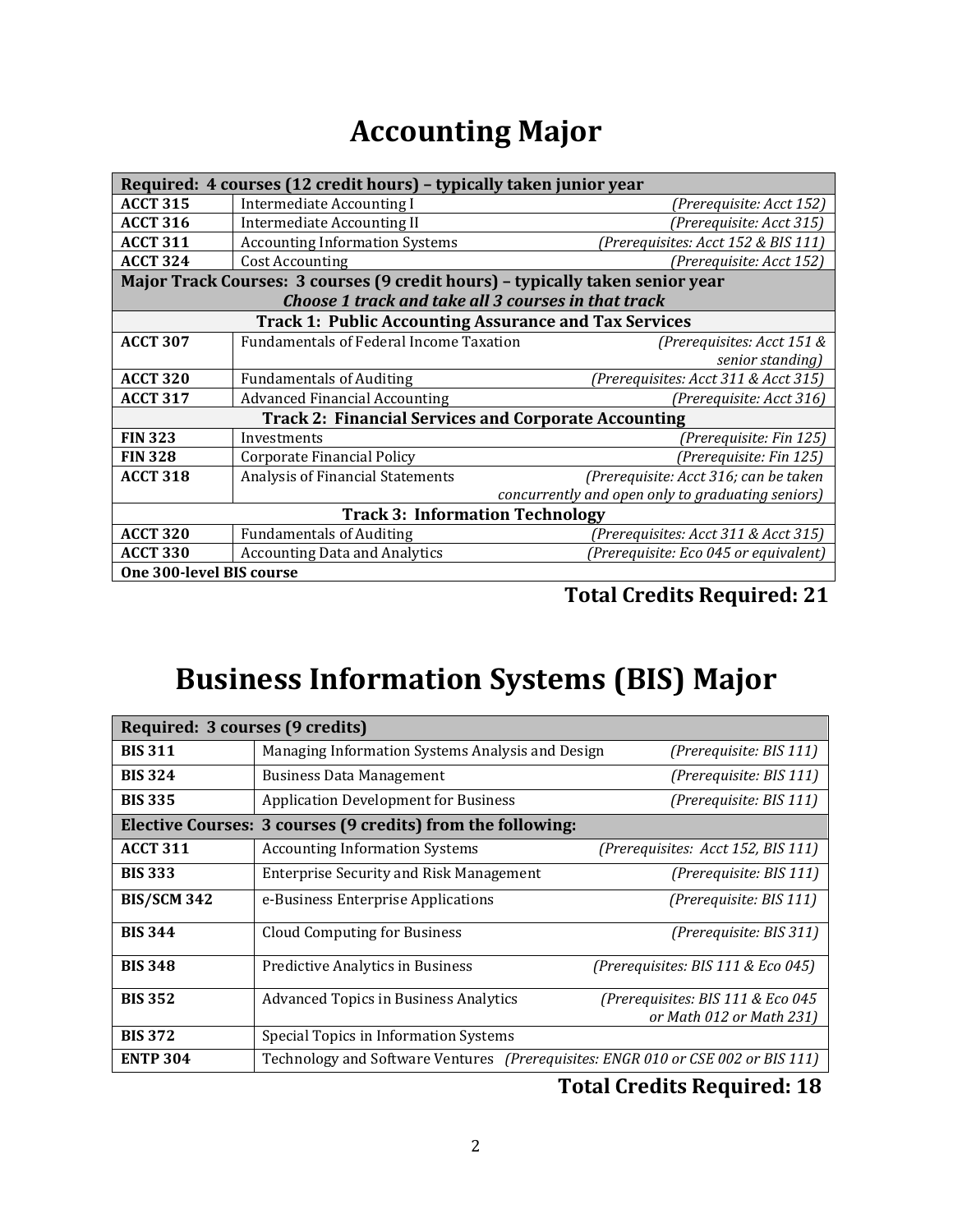## **Economics Major**

| Required: 1 course (3 credit hours)                                                          |                                     |                         |  |  |
|----------------------------------------------------------------------------------------------|-------------------------------------|-------------------------|--|--|
| <b>ECO 119</b>                                                                               | Intermediate Macroeconomic Analysis | (Prerequisite: Eco 001) |  |  |
| Elective Courses: 4 Economics courses (12 credits) at the 200- and 300-level beyond core     |                                     |                         |  |  |
| requirements. Students should consult with their advisor and faculty mentor in forming their |                                     |                         |  |  |
| programs of study.                                                                           |                                     |                         |  |  |
| <b>ECO</b>                                                                                   |                                     |                         |  |  |
| ECO                                                                                          |                                     |                         |  |  |
| <b>ECO</b>                                                                                   |                                     |                         |  |  |
| ECO                                                                                          |                                     |                         |  |  |

#### **Total Credits Required: 15**

## **Finance Major**

| Required: 2 courses (6 credits):                                              |                                                                                                 |                                |  |
|-------------------------------------------------------------------------------|-------------------------------------------------------------------------------------------------|--------------------------------|--|
| <b>FIN 323</b>                                                                | Investments                                                                                     | (Prereq: Fin 125)              |  |
| <b>FIN 328</b>                                                                | Corporate Financial Policy                                                                      | (Prereq: Fin 125)              |  |
|                                                                               | Depth Requirements: 3 courses (9 credits) from the following:                                   |                                |  |
| <b>FIN 324</b>                                                                | Security Analysis and Portfolio Management                                                      | (Prereqs: Fin 323 & Fin 328)   |  |
| <b>FIN 330</b>                                                                | Financial Markets and Institutions                                                              | (Preregs: Fin 323 & Fin 328)   |  |
| <b>FIN 333</b>                                                                | <b>Global Finance</b>                                                                           | (Preregs: Fin 323 & Fin 328)   |  |
| <b>FIN 334</b>                                                                | Derivatives and Management of Risk                                                              | (Prereqs: Fin 323 & Fin 328)   |  |
| <b>FIN 335</b>                                                                | Advanced Topics - Financial Management (various topics can be offered under                     |                                |  |
|                                                                               | this course listing)                                                                            | (Prereqs: Fin 323 & Fin 328)   |  |
| <b>FIN 336</b>                                                                | Real Estate Finance (cannot be used as a depth requirement when following                       |                                |  |
| <b>FIN 377</b>                                                                | the Real Estate Track)<br>Advanced Topics—Investments (various topics can be offered under this | (Preregs: Fin 323 & Fin 328)   |  |
|                                                                               | course listing)                                                                                 | (Prereqs: Fin 323 & Fin 328)   |  |
|                                                                               | Breadth Requirements: Select 2 breadth electives within one of the following 6 breadth tracks:  |                                |  |
|                                                                               | (3 breadth electives for the Real Estate track*)                                                |                                |  |
|                                                                               | Track 1: Financial Analysis (6 credits)                                                         |                                |  |
|                                                                               |                                                                                                 |                                |  |
| <b>ACCT 315</b>                                                               | <b>Intermediate Accounting I</b>                                                                | (Prereg: Acct 152)             |  |
| <b>ACCT 316</b>                                                               | <b>Intermediate Accounting II</b>                                                               | (Prereq: Acct 315)             |  |
|                                                                               | Track 2: Financial Marketing (6 credits) -- choose 2 courses                                    |                                |  |
| <b>MKT 312</b>                                                                | Marketing Research                                                                              | (Preregs: Mkt 111 & Eco 045)   |  |
| <b>MKT 319</b>                                                                | Development and Marketing of New Products                                                       | (Prereq: Mkt 111)              |  |
| <b>MKT 320</b>                                                                | <b>Global Marketing</b>                                                                         | (Prereq: Mkt 111)              |  |
| <b>MKT/ECO 325</b>                                                            | Consumer Insights through Data Analysis                                                         | (Prereqs: Mkt 111 & Eco 146)   |  |
| <b>MKT 332</b>                                                                | Sales Management                                                                                | (Prereq: Mkt 111)              |  |
| Track 3: Analytical Finance (6-8 credits) - choose 2 of the following courses |                                                                                                 |                                |  |
| <b>ISE 316</b>                                                                | <b>Optimization Models and Applications</b>                                                     | (Prereq: ISE 220)              |  |
| <b>ISE 339</b>                                                                | <b>Stochastic Models and Applications</b>                                                       | (Prereg: ISE 220)              |  |
| $-0r-$                                                                        |                                                                                                 |                                |  |
| <b>MATH 310</b>                                                               | Random Processes and Applications                                                               | (Prereg: Math 231 or Math 309) |  |
| <b>MATH 205</b>                                                               | Linear Methods                                                                                  | (Prereq: Math 022)             |  |
| --or--                                                                        |                                                                                                 |                                |  |
| <b>MATH 242</b>                                                               | Linear Algebra                                                                                  | (Prereq: Math 022)             |  |
| <b>MATH 231</b>                                                               | Probability and Statistics                                                                      | (Prereq: Math 022)             |  |
| --or--<br><b>MATH 309</b>                                                     | Theory of Probability                                                                           | (Prereq: Math 023)             |  |

*(Continued on next page)*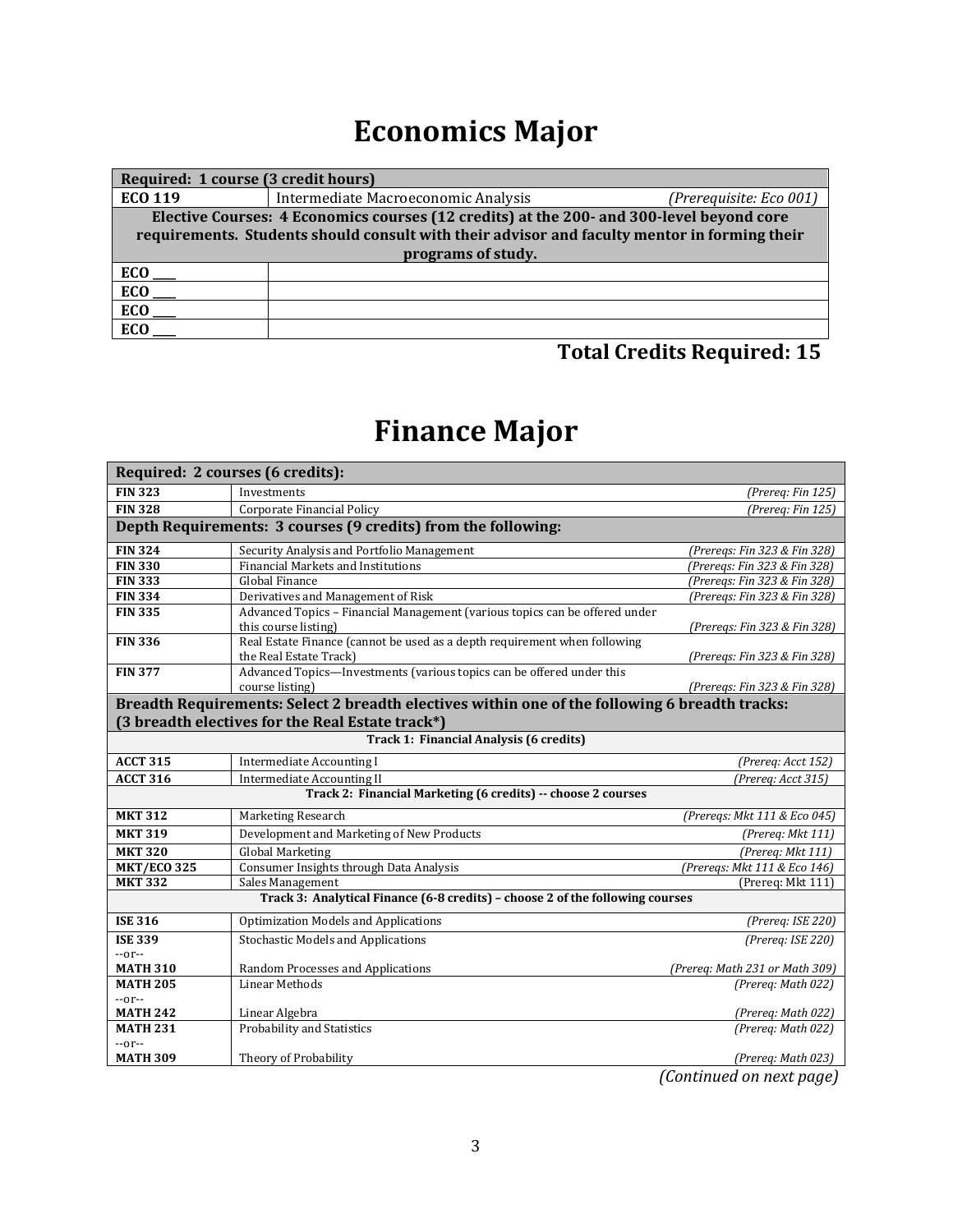# **Finance Major (continued)**

| Track 4: Financial Economics (6 credits) - take 1 course from each group                                               |                                                             |                                                         |  |
|------------------------------------------------------------------------------------------------------------------------|-------------------------------------------------------------|---------------------------------------------------------|--|
| <b>ECO 209</b>                                                                                                         | Comparative Economic Systems                                | (Prereg: Eco 001)                                       |  |
| $-0r-$                                                                                                                 |                                                             |                                                         |  |
| <b>ECO 322</b>                                                                                                         | <b>Competitor and Market Analysis</b>                       | (Preregs: Math 021/081, Eco 045, & Eco 146)             |  |
| $-0r-$                                                                                                                 |                                                             |                                                         |  |
| <b>ECO 328</b>                                                                                                         | <b>Electricity Economics</b>                                | (Preregs: Eco 001 & Math 023 or Eco 146)                |  |
| $-0r-$                                                                                                                 |                                                             |                                                         |  |
| <b>ECO 333</b>                                                                                                         | The Economics of Business Decisions                         | (Prereqs: Eco 045, Eco 146, & Math 021/031/051/081/076) |  |
| $-0r-$                                                                                                                 |                                                             |                                                         |  |
| <b>ECO 336</b>                                                                                                         | <b>Business and Government</b>                              | (Prereq: Eco 105 or Eco 146)                            |  |
| $-0r-$                                                                                                                 |                                                             |                                                         |  |
| <b>ECO 353</b>                                                                                                         | <b>Public Economics</b>                                     | (Prereq: Eco 146)                                       |  |
| <b>ECO 203</b>                                                                                                         | Microfinance: Financial Inclusion for the Poor              | (Preregs: Eco 001 & instructor permission)              |  |
| $-0r-$                                                                                                                 |                                                             |                                                         |  |
| <b>ECO 303</b>                                                                                                         | <b>Economic Development</b>                                 | (Prereg: Eco 105 or Eco 146)                            |  |
| --or--                                                                                                                 |                                                             |                                                         |  |
| <b>ECO 339</b>                                                                                                         | International Trade                                         | (Prereq: Eco 105 or Eco 146)                            |  |
| $-0r-$                                                                                                                 |                                                             |                                                         |  |
| <b>ECO 340</b>                                                                                                         | <b>International Finance</b>                                | (Prereq: Eco 119)                                       |  |
|                                                                                                                        | Track 5: Real Estate (7 credits) - must take all 3 courses* |                                                         |  |
| <b>FIN 336</b>                                                                                                         | Real Estate Finance                                         | (Preregs: Fin 323 & 328)                                |  |
| <b>IPRE 347</b>                                                                                                        | Practicum in Real Estate I                                  |                                                         |  |
| <b>IPRE 348</b>                                                                                                        | Practicum in Real Estate II                                 | (Preregs: IPRE 347 & instructor permission)             |  |
| Track 6: Expanded Finance (6 credits) - Must take 2 additional finance courses not taken within the depth requirement. |                                                             |                                                         |  |
| <b>FIN 324</b>                                                                                                         | Security Analysis and Portfolio Management                  | (Preregs: Fin 323 & Fin 328)                            |  |
| <b>FIN 330</b>                                                                                                         | Financial Markets and Institutions                          | (Preregs: Fin 323 & Fin 328)                            |  |
| <b>FIN 333</b>                                                                                                         | Global Finance                                              | (Preregs: Fin 323 & Fin 328)                            |  |
| <b>FIN 334</b>                                                                                                         | Derivatives and Management of Risk                          | (Preregs: Fin 323 & Fin 328)                            |  |
| <b>FIN 335</b>                                                                                                         | Advanced Topics-Financial Management (various topics)       | (Preregs: Fin 323 & Fin 328)                            |  |
| <b>FIN 336</b>                                                                                                         | Real Estate Finance                                         | (Preregs: Fin 323 & Fin 328)                            |  |
| <b>FIN 377</b>                                                                                                         | Advanced Topics-Investments (various topics)                | (Preregs: Fin 323 & Fin 328)                            |  |

 **Total Credits Required: 21-23**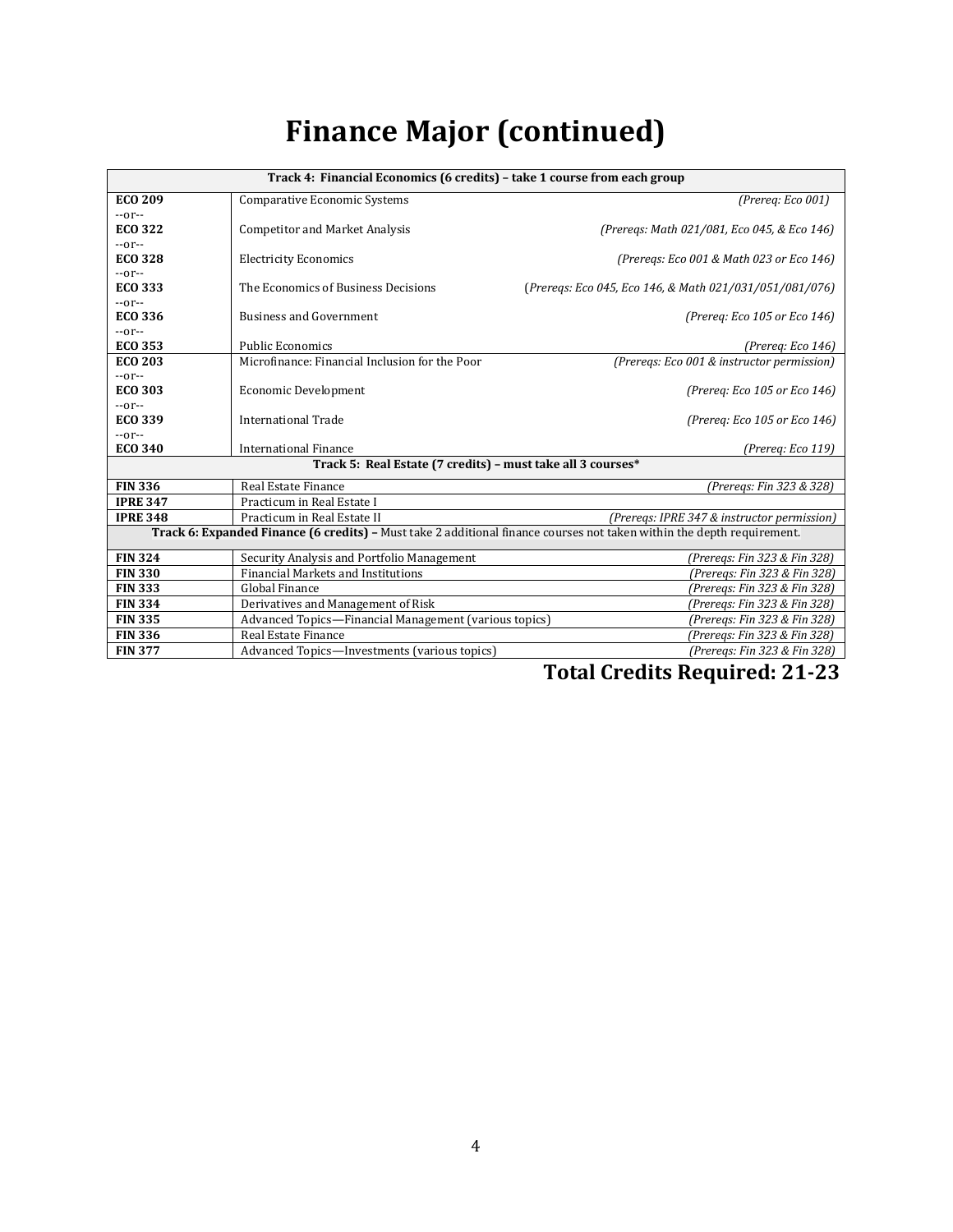### **Management Major**

| Required: 1 course (3 credits) - Required of ALL tracks  |                                                    |                                   |  |
|----------------------------------------------------------|----------------------------------------------------|-----------------------------------|--|
| <b>MGT 342*</b>                                          | Managing in the International Organization         | (Prerequisite: junior standing)   |  |
|                                                          | Major Track: 4 courses (12 credits)-choose 1 track |                                   |  |
|                                                          | <b>Track 1: Managing Human Resources</b>           |                                   |  |
| <b>MGT 333</b>                                           | Human Resource Management                          | (Prerequisite: Mgt 143)           |  |
| <b>MGT/SCM328</b>                                        | Negotiations and Conflict Management               | (Prerequisite: junior standing)   |  |
| MGT 363**                                                | Managing Diversity & Inclusion in the Workplace    | (Prerequisite: junior standing)   |  |
| Plus 1 course from the following:                        |                                                    |                                   |  |
| <b>MGT 314</b>                                           | <b>Small Business Consulting</b>                   | (Prerequisite: junior standing)   |  |
| <b>ECO 235</b>                                           | Labor Economics                                    | (Prerequisite: ECO 001)           |  |
| <b>Track 2: Small Business and Non-Profit Management</b> |                                                    |                                   |  |
| <b>MGT 306</b>                                           | Decision Making in Small Business &                |                                   |  |
|                                                          | Non-profit Enterprise                              | (Prerequisites: Fin 125, Mkt 111) |  |
| <b>MGT 314</b>                                           | <b>Small Business Consulting</b>                   | (Prerequisite: junior standing)   |  |
| Plus 2 courses from the following:                       |                                                    |                                   |  |
| <b>MGT/SCM328</b>                                        | <b>Negotiations and Conflict Management</b>        | (Prerequisite: junior standing)   |  |
| <b>MGT 333</b>                                           | Human Resource Management                          | (Prerequisite: Mgt 143)           |  |
| <b>FIN 328</b>                                           | Corporate Financial Policy                         | (Prerequisite: Fin 125)           |  |
| <b>BIS 335</b>                                           | <b>Application Development for Business</b>        | (Prerequisite: BIS 111)           |  |
| <b>MKT 319</b>                                           | Development & Marketing of New Products            | (Prereguisite: Mkt 111)           |  |

#### **Total Credit Required: 15**

\*MGT 342: Management in the International Organization fulfills the CBE Global Requirement \*\*MGT 363: Managing Diversity & Inclusion in the Workplace fulfills the CBE Diversity Requirement

### **Marketing Major**

| Required: 3 courses (9 credits) |                                                       |                                                    |                                    |  |
|---------------------------------|-------------------------------------------------------|----------------------------------------------------|------------------------------------|--|
| <b>MKT 311</b>                  | <b>Consumer Behavior</b>                              |                                                    | (Prerequisite: Mkt 111)            |  |
| <b>MKT 312</b>                  | Marketing Research                                    |                                                    | (Prerequisites: Eco 045 & Mkt 111) |  |
| <b>MKT 387</b>                  | <b>Marketing Strategy</b>                             | (Prerequisites: Mkt 311, Mkt 312, senior standing) |                                    |  |
|                                 | <b>Elective Courses: Choose 3 courses (9 credits)</b> |                                                    |                                    |  |
| <b>MKT 313</b>                  | <b>Advertising &amp; Sales Promotion Strategy</b>     |                                                    | (Prerequisite: Mkt 111)            |  |
| <b>MKT 314</b>                  | Digital & Social Media                                |                                                    | (Prerequisite: Mkt 111)            |  |
| <b>MKT 319</b>                  | Development & Marketing of New Products               |                                                    | (Prerequisite: Mkt 111)            |  |
| <b>MKT 320</b>                  | Global Marketing                                      |                                                    | (Prerequisite: Mkt 111)            |  |
| <b>MKT/ECO 325</b>              | Consumer Insights through Data Analysis               |                                                    | (Prerequisites: Mkt 111 & Eco 146) |  |
| <b>MKT 326</b>                  | Marketing Analytics in a Digital Space                |                                                    | (Prerequisite: Mkt 111)            |  |
| <b>MKT 327</b>                  | <b>Retail Marketing</b>                               |                                                    | (Prerequisite: Mkt 111)            |  |
| <b>MKT 330</b>                  | <b>Professional Selling</b>                           |                                                    | (Prerequisite: Mkt 111)            |  |
| <b>MKT 332</b>                  | Sales Management                                      |                                                    | (Prerequisite: Mkt 111)            |  |
| <b>MKT 347</b>                  | <b>Strategic Brand Management</b>                     |                                                    | (Prerequisite: Mkt 111)            |  |
| <b>MKT 366</b>                  | Services Retailing & Marketing                        |                                                    | (Prerequisite: Mkt 111)            |  |
| <b>MKT 371</b>                  | <b>Directed Readings</b>                              |                                                    | (Prerequisite: Department Chair)   |  |
| <b>MKT 372</b>                  | Special Topics                                        |                                                    | (Prerequisite: Department Chair)   |  |

#### **Total Credits Required: 18**